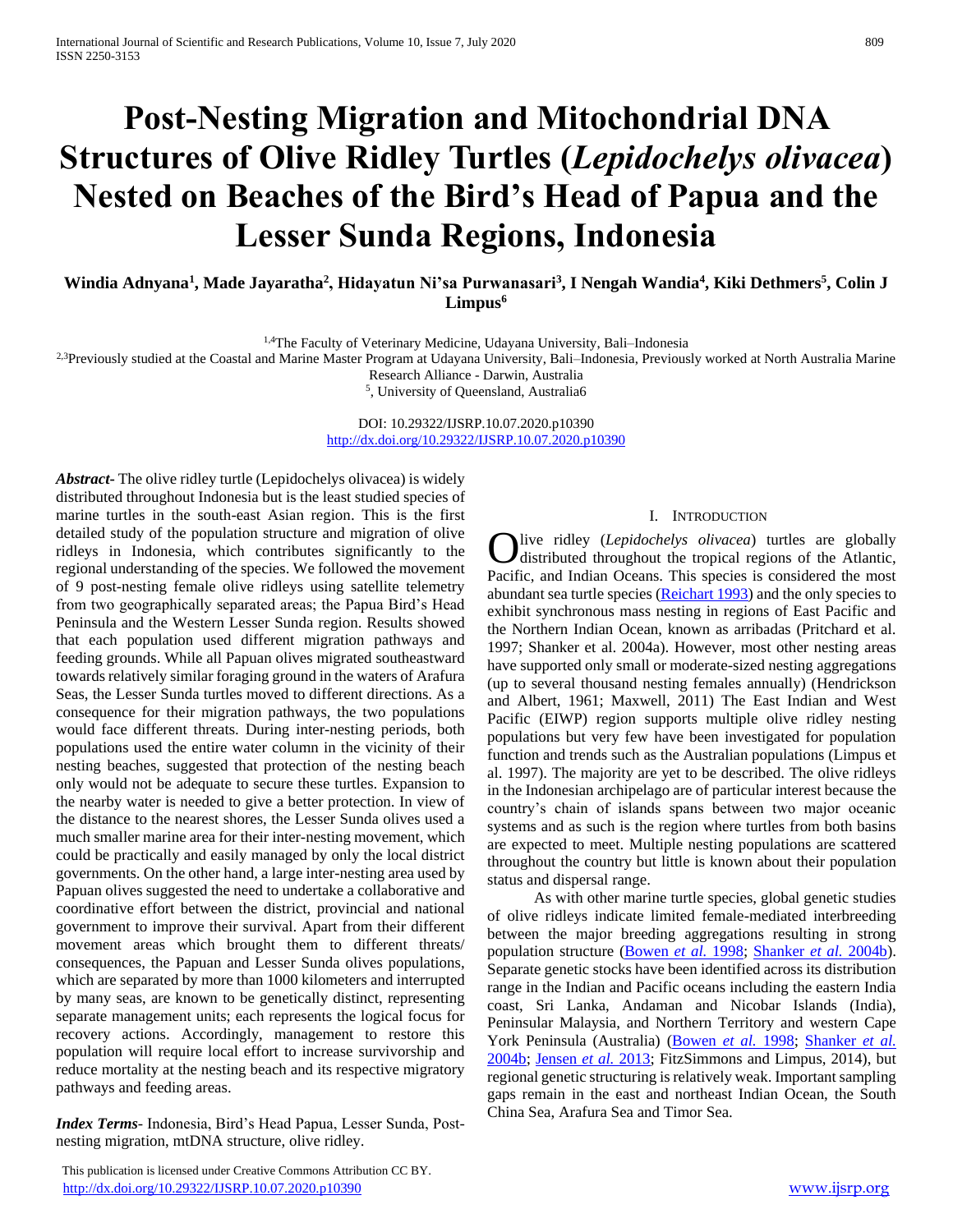The north-eastern Indian Ocean populations, with a combined estimated 1000 clutches laid annually, lie between the large mass-nesting populations on the eastern Indian coast and Mexico and Costa Rica in the East Pacific, with hundreds of thousands of females nesting annually in each location (Marquez 1990). No mass-nesting is known to occur in the EIWP region. There has been only sporadic nesting in the western Pacific, although a small nesting population in the Solomon Islands have recently discovered (Limpus, pers comm). The once large olive ridley nesting populations of Myanmar, Peninsula Malaysia and Thailand have been decimated due to past egg harvests (Limpus, 1993, 1997). In the extreme, the unique genetic stock that bred in eastern Peninsula Malaysia is now presumed extinct. Occasional nesting is reported in Malaysian Sarawak, some parts of the Phillipines (Turtle Conservation Society Malaysia). and in Papua New Guinea. Within Indonesia, sporadic nesting occurs at multiple sites in Sumatra, Java and Sunda Islands, West Papua and East Timor. In Australia, a few thousand olive ridley turtles nest annually, restricted to several areas across the north of the country and western Northern Territory genetic stock appears to be the largest breeding population remaining in the EIWP.

 Large scale egg harvests and other anthropogenic threats such as by-catch in fisheries (Frazier *et al.* 2007) and exploitation (Campbell 2007), (Cornelius *et al.* 2007) have caused western Pacific populations to decline by as much as 90% relative to the 1970s (Fonseca *et al.* 2009). The olive ridley populations of the EIWP are subject to similar threats as well entanglement in marine debris and derelict fishing gear (Jensen *et al.* 2013), entangling turtles from Australian and Indonesian stocks in the Arafura Sea. The West Papuan sites have long been a model of ecosystembased management for various NGOs (WWF, TNC, CI) and the site in East Java is an Indonesian Government focus area for olive ridley conservation in the region.

 Here, we assess two major olive ridley nesting sites within the Indonesian archipelago; the Bird's Head Peninsula of West

Papua (West Pacific Ocean) and the in Lesser Sunda Region (East Indian Ocean) with year-round nesting and estimated density of 400 - 500 nests per year at each site (Adnyana and Hitipeuw, 2008). Using satellite tracking data and genetic analysis we describe the migratory range and of population differentiation these two geographically disjoint populations. This study provides scientific baseline to assess potential impacts of natural and anthropogenic threats to the EIWP olive ridley population and to better understand the dynamics of olive ridley populations within this region in general.

## II. METHODS

# *Satellite telemetry*

 Five olive ridleys from the Bird's Head Peninsula (Jamursba Medi and Kaironi beaches) and four from the Lesser Sunda (Alas Purwo and Southern Bali beaches) were outfitted with satellite-linked transmitters during the 2008 and 2009 nesting seasons (**Table 1**). Three different models of transmitters: a Telonic A-2010 (Telonics Inc. USA), Kiwisat 101 and Fastloc (Sirtrack Co, Ltd., New Zealand) were attached following the procedure described by Balazs et al. (Balazs, et al. 1996) and programmed to transmit geographic location to the Argos system on a duty cycle of 12 hrs on and 12 hrs off. The data were processed using Satellite Tracking Analysis Tool STAT (Coyne and Godley 2005) and the maps generated by Maptool were published on www.seaturtle.org. Minimum distances traveled by tracked turtles were estimated based on great circle distances between subsequent positions along track. The Argos system classifies each position into 1 of 6 location classes (LC's) as an estimate of accuracy, where LC 3 is  $\pm 150$  m, LC 2 is  $\pm 350$  m, LC 1 is  $\pm 1000$  m, and LC 0 is  $>1000$  m. LC 0 and A and B, which have an unknown accuracy, were not included in our calculations for speeds and distances.

| Table 1: Geographic locations (regions), flipper (inconnel) tag, and morphometrics of the post-nesting olive ridley turtles |
|-----------------------------------------------------------------------------------------------------------------------------|
| tagged with platform transmitter terminal (PTT) in the Birdhead Peninsula of Papua and the Lesser Sunda turtle rookeries    |
| during the 2008-2009 nesting seasons. $CCL =$ the Curved Carapace Length; $CCW =$ the Curved Carapace Width.                |

| Region                  | Latitude  | Geographic Location<br>Longitude | Flipper<br>Tag ID | Turtle<br>Name | <b>CCL</b><br>(cm) | Body<br>Weight<br>(kg) | Release<br>Date | Tracked<br>(days) | <b>PTT</b> Model |
|-------------------------|-----------|----------------------------------|-------------------|----------------|--------------------|------------------------|-----------------|-------------------|------------------|
|                         | 0,3595    | 132,5180                         | 270928            | Laura          | 65                 | 34,5                   | 03/05/2008      | 389               | ST20A2010        |
| Bird's<br>Head<br>Papua | 0,3595    | 132,5180                         | 270914            | Eva            | 67                 | 34                     | 05/05/2008      | 198               | ST20A2010        |
|                         | 0,3661    | 132,5169                         | 222400            | Mama<br>Robeca | 67                 | 37                     | 27/04/2009      | 368               | <b>KS101</b>     |
|                         | $-0.7410$ | 133,5620                         | 222406            | Tetha          | 67                 | 33                     | 20/05/2009      | 214               | Fastloc          |
|                         | $-0,7410$ | 133,5620                         | 222402            | Kiki           | 68                 | 32                     | 20/05/2009      | 242               | <b>KS101</b>     |
|                         | 8.6219    | 114,3142                         | ID3739            | Dwi            | 68                 | 34                     | 28/11/2008      | 261               | <b>KS101</b>     |
| Lesser                  | 8.6217    | 114.3141                         | <b>ID3779</b>     | Ari            | 68                 | 35                     | 29/06/2009      | 304               | Fastloc          |
| Sunda                   | 8,6217    | 114,3141                         | ID3780            | Koming         | 68                 | 32                     | 30/06/2009      | 180               | <b>KS101</b>     |
|                         | 8.7446    | 115,2475                         | ID4303            | Lucy           | 69                 | 31                     | 03/05/2009      | 14                | <b>KS101</b>     |

## *Sample collection*

 Overall, we collected 92 skin tissue samples from olive ridley turtles during the 2008-2009 nesting season from the Lesser Sunda (Alas Purwo of East Java and southern part of Bali), and the Bird's Head of Papua (Jamursba Medi and Kaironi beaches) (**Fig**  **1**). Flipper (inconnel) tags (National Band Tag®, USA) were applied to each sampled turtle to ensure that each turtle was only sampled once. Samples were also collected from hatchlings at a local turtle hatchery in Bali. In this case, clutches were sampled within 2 weeks time to avoid re-sampling nesting turtles, and only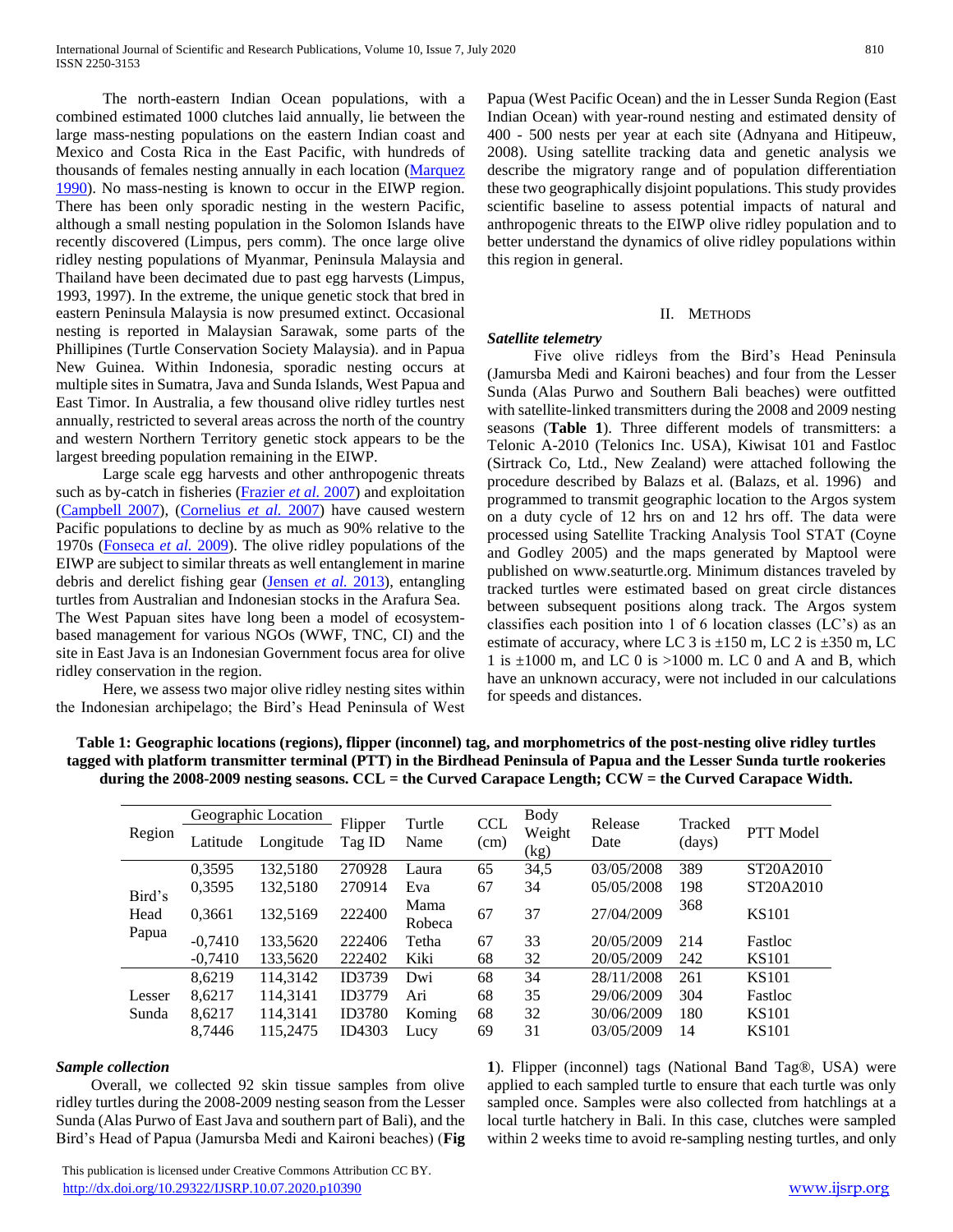shoulder/neck area of adults and from dead hatchlings and stored in a NaCl saturated solution of 20% DMSO.



**Fig 1**: Sampling sites. The white circles indicate the sites in this study. Genetic samples for Jamursba Medi and Kaironi were pooled. Triangles are sites studied by Jensen et al. (2013), and crosses indicate other known nesting areas.

# *Determination of mtDNA haplotypes*

 Genomic DNA was isolated from 0.1 g of skin tissue using Qiamp<sup>TM</sup> DNA Mini Kit from Qiagen®, and stored at -20 $\degree$ C for subsequent polymerase chain reaction (PCR). Successful DNA isolation was confirmed by running 2 μL of genomic DNA on a 1% Agarose gel and visualized with Ethidium Bromide. The samples were amplified by polymerase chain reaction (PCR) using the primers LTEi9 (GGGAATAATCAAAAGAGAAGG-3') and H950 (GTCTCGGATTTAGGGGTTT-3') primers (Abreu-Grobois, et al. 2006), designed to target a 780 bp segment of the mitochondrial DNA control region. We ran 25 µl PCR reactions containing 13 µl H2O, 1.5 µl PCR buffer (applied biosystem), 2.5 µl MgCl2 (25 Mm), 2 µl dNTP (1 Mm), 1 µl of each primer (10 Mm), 1.5 µl ampli Taq gold polimerase (applied biosystem) and 2.5 µl of DNA template. The PCRs were run on a 40 thermocycler with an initial denaturing step of 5 min at 94°C, followed by 40 cycles of 94 $\degree$  C for 45 sec, 55 $\degree$  C for 45 sec, 72 $\degree$  C for 45 sec, and a final extension step at 72° C for 4 min. PCR products were run on a 1% agarose gel for 30 minutes at 50 Volt to confirm amplification and subsequently sent to Macrogen Inc. (Korea) for forward and reverse sequencing.

 Sequences were checked and aligned using Clustal W ((Thompson, et al. 1994)) as implemented in Geneious (version 8.0.4) and blasted against *Lepidochelys olivacea* sequences published in Genbank. New sequences were checked against the sequence reference list maintained by NOAA's Southwest Fisheries Science Centre in California and naming was done in concordance with the consolidated nomenclature for olive ridley turtles. Population genetic parameters were estimated in DNAsp 4.10 (Rozas, et al. 2003) and Arlequin version 3.5.1.3 (Excoffier and Lischer 2011). Estimates of nucleotide  $(\pi)$  and haplotype (h) diversity, pairwise FST tests (10,000 replicates; Slatkin 1991), exact tests of population differentiation (100,000 replicates; Raymond & Rousset 1995) and AMOVA (10,000 replicates; Excoffier et al. 1992) were used to quantify genetic diversity. In the AMOVA, both sequence-based (ΦST) and conventional FST distance measures were used to calculate within and among population diversity.

# III. RESULTS

*Satellite telemetry*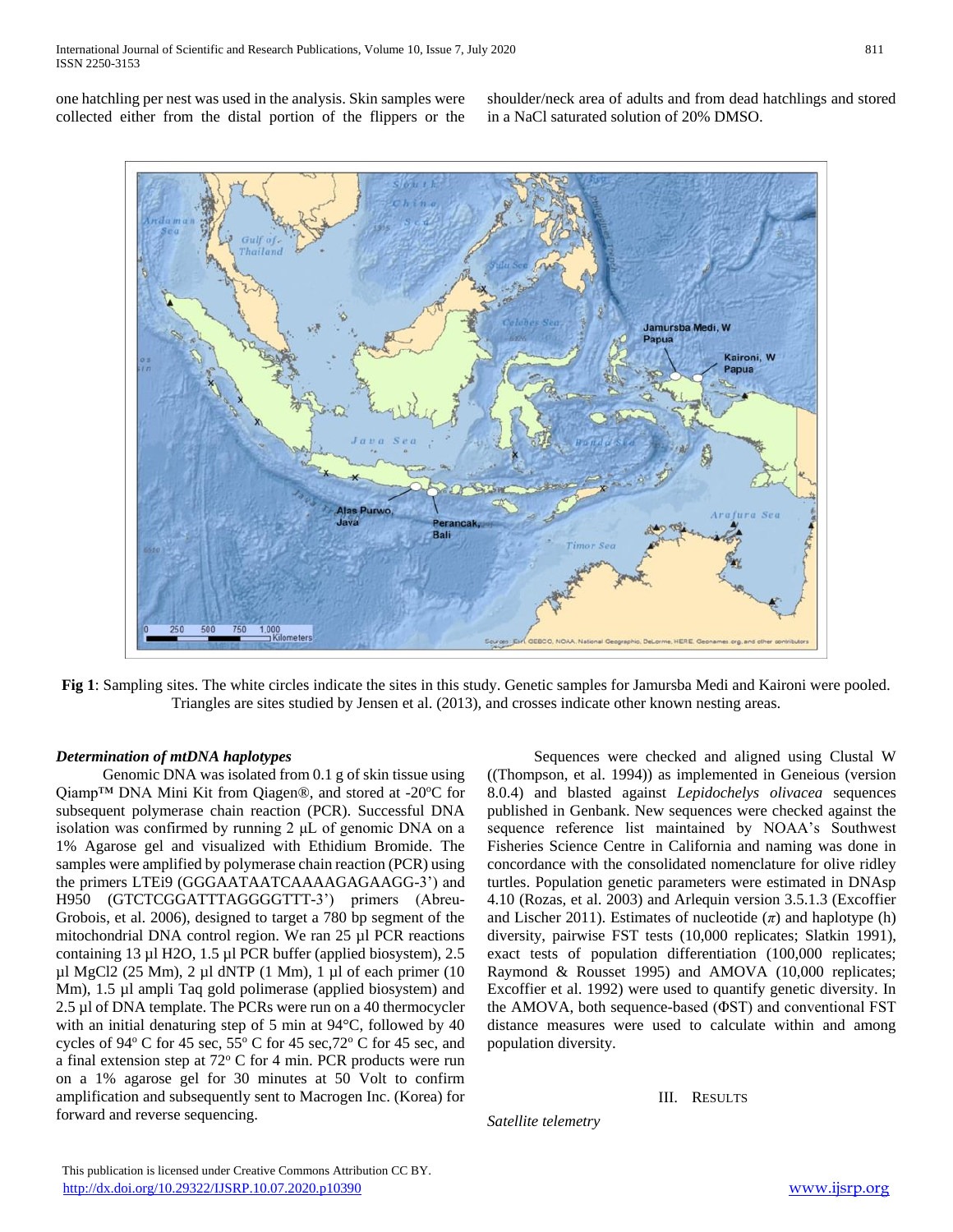Transmissions from the Papuan ridleys lasted between 198 and 389 days (**Table 1**). All turtles stayed within the inter-nesting area for up to 29 days after attachment of the PTT tags (**Fig 2a**). Subsequent nesting events did occur but not necessarily at the same beach. For example, turtle Kiki nested and was tagged at Kaironi beach (20 May 2009) and subsequently nested (29 May 2009) on Numfoor Island, 160 km eastwards, and turtle Eva was tagged after nesting at Jamursba Medi beach (5 May 2008) and subsequently nested (15 May 2008) on small sandy island 40 km further to the West. The three turtles released from Jamursba Medi, remained within an area of up to 160 km to the west of their release point, while the two turtles released from Kaironi beach occupied an area of up to 210 km to the east of their release point. None of the tagged turtles used the 120 km coastal area between Jamursba Medi beach and Kaironi Beach. We recorded a total swimming distance of 2925 - 5930 km for the Papuan turtles to foraging areas at approximately 600 – 1060 km distance from the nesting beaches (**Fig 2b**). The migration routes were relatively similar; all turtles swam south-eastwards towards the Arafura Seas and needed between  $34 - 64$  days with an average swimming speed of 1.12 km / hr to reach their final destination.



**Fig 2: Inter-nesting areas (a) and post-nesting migration routes (b) of olive ridleys nesting in the Bird's Head of Papua. Left red star is Jamursba Medi nesting beach, and right red star is Kaironi nesting beach.**

 The Lesser Sunda turtles were tracked for 180 – 304 days except for one individual (Lucy), for which the signal was lost after 15 days (**Table 1**). Immediately after nesting, the turtles returned to sea and remained within an area of up to 160 km from the southern-eastern coast of Java and Bali, with a maximum distance of 6 km off shore (**Fig 3a**). The water depths in this internesting area varied between -0.5 to -80 m. As with the Papuan olive ridleys, the turtles that nested on Alas Purwo beach were observed to deposit subsequent clutches of eggs on different beaches. For example, turtle Arie which nested and was tagged in

Alas Purwo on June 29 (2009), used a beach at 115 km distance to the west for re-nesting (on July 8, 2009), and turtle Dwi re-nested (July 10, 2009) on Perancak (Bali) at 90 km to the east of Alas Purwo. Upon completion of their nesting period, the turtles moved into three different directions; one turtle (Dwi) moving westward in the Indian Ocean, hugging the southern coast of Java, another (Koming) heading north into the Java Sea, and one (Arie) initially migrating in a south-westerly direction but eventually turning 180 degrees to move eastward towards the Arafura Sea (**Fig 3b**).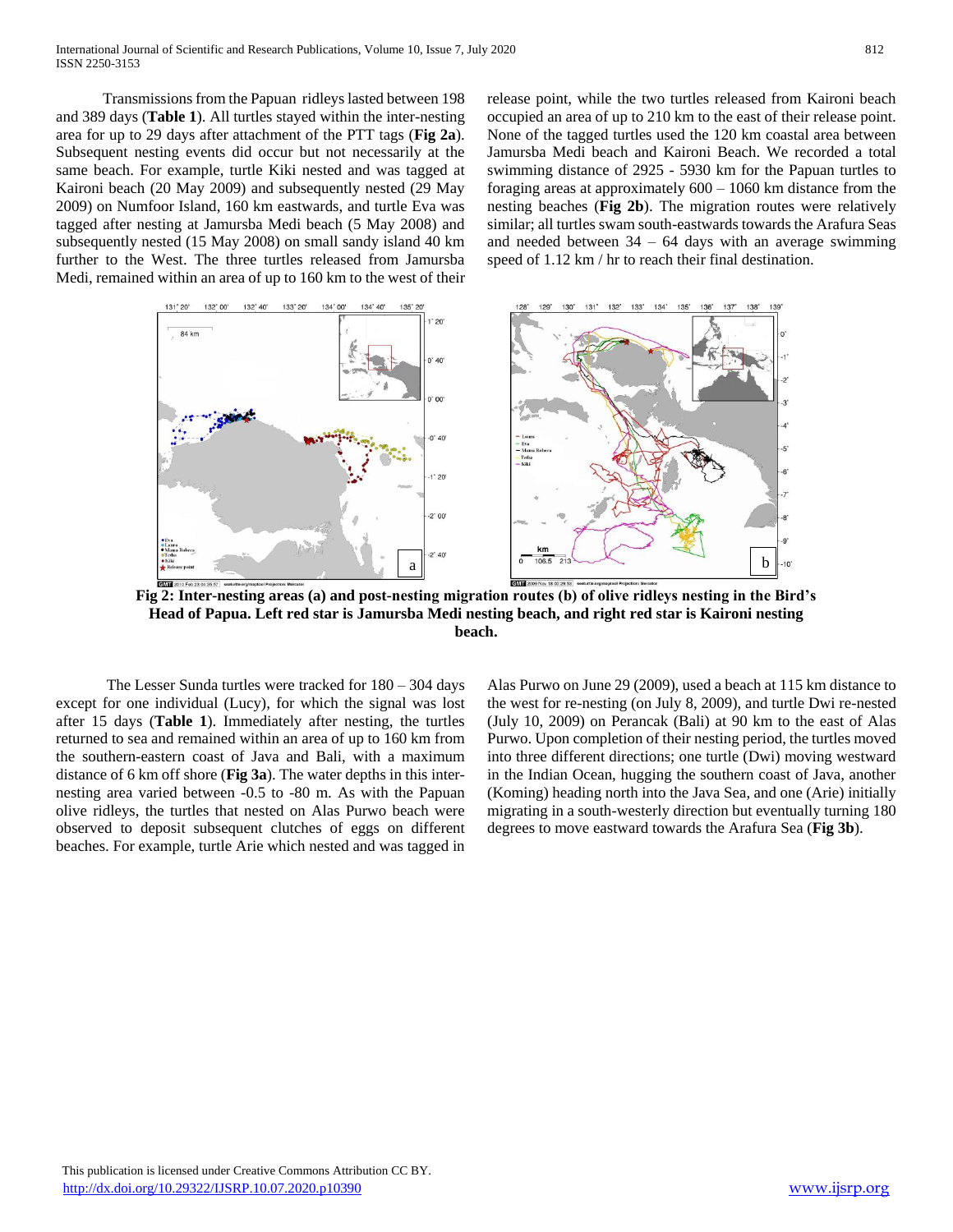

**Fig 3: Inter-nesting areas (a) and post-nesting migration routes (b) of olive ridleys nesting in the Lesser Sunda region. Left red star is Alas Purwo nesting beach, and right red star is Southern Bali nesting beach.**

### *Genetic diversity*

 Screening of polymorphism within the 782 bp mtDNA control region fragment among 44 turtles from the 2 regions revealed 14 distinct haplotypes (**Table 2**). Of 15 polymorphic sites, 11 were transitions, one site contained both a transition and a transversion and two sites were characterised by inserts. A single cytosine insertion distinguished the Lo-16 haplotype and a thymine insertion was unique to the Lo-26 haplotype. Overall haplotype diversity was 0.87 but varied widely among the 3 populations ( $h = 0.32 - 0.85$ ) (**Table 2**). Nucleotide diversity was substantially lower among the SE Java turtles than among those nesting on the Bird's Head peninsula ( $\pi = 0.0004$  and 0.0048 respectively; **Table 2**). No haplotypes were shared between the two regions and, with the exception of two haplotypes (Lo-01 and Lo-04), none were previously identified among other Olive ridley nesting populations within the wider East Indian West Pacific region (Jensen et al. 2013).

 Of the 14 haplotypes we identified, 57% occurred uniquely in the Pacific Ocean, and 43% occurred uniquely in the Indian Ocean. Analyses of molecular variance among the populations indicated strong genetic structure (P < 0.001; **Table 3**). Overall, the proportion of variation distributed among the 3 populations (Bird's Head Papua, Alas Purwo of East Java, and Bali) was slightly higher (38%) when molecular differences among

haplotypes were included than when treating haplotypes as equidistant (30%), indicating some underlying separation of evolutionary lineages. Genetic variation within the stocks was higher than among the stocks only 10.3% of genetic variation was partitioned among regions if considering only haplotype frequencies, versus 61.4% if also considering haplotype divergence. However, this pattern was not consistent within regions. The incorporation of haplotype divergence into the AMOVA made no difference for the Indian Ocean comparisons, and it decreased the proportion of variance distributed among SE Asian MUs. Regardless of the approach, greater genetic variation within versus among MUs was indicated for the Indian Ocean and SE Asia and the opposite was indicated for the Pacific Ocean. The Barrier analysis identified a major genetic discontinuity separating all Pacific Ocean rookeries from those to the west. This phylogeographic break is also evident in AMOVA analyses; partitioning Pacific Ocean MUs from the other 11 MUs explains the greatest amount of genetic variation (68.4%) whereas only 1.54% of sequence variation was partitioned between Indian and SE Asian MUs. Exact tests for divergence of haplotype frequencies among the three rookeries (Bird's Head Papua, Alas Purwo of East Java, and Bali) revealed that all three pairwise comparisons were significant ( $P < 0.05$ , **Table 4**), indicating that the three populations are genetically different.

**Table 2 Frequencies of olive ridley (***Lepidochelys olivacea***) mtDNA haplotypes among Indonesian rookeries. Haplotype nomenclature follows the naming as maintained by the National Marine Fisheries Service, NOAA.**

|                 | Region Rookery                 | n  | h | $\pi$                                       | <b>LO-01</b> | LO-04                                                                            | LO-07 | <b>LO-14</b> |  |    |  |                | LO-16 LO-17 LO-19 LO-22 LO-23 LO-24 LO-25 LO-26 LO-75 LO-76 |  |  |
|-----------------|--------------------------------|----|---|---------------------------------------------|--------------|----------------------------------------------------------------------------------|-------|--------------|--|----|--|----------------|-------------------------------------------------------------|--|--|
| Lesser<br>Sunda | Alas Purwo<br>(East Java)      | 12 |   | $0.318 (\pm 0.164)$ 0.0004 ( $\pm 0.0005$ ) |              |                                                                                  |       |              |  | 10 |  |                |                                                             |  |  |
|                 | Perancak<br>(West Bali)        | 12 |   | $0.727 (\pm 0.133)$ $0.0016 (\pm 0.0012)$   |              |                                                                                  |       |              |  |    |  |                | 6                                                           |  |  |
| West<br>Papua   | Jamursba Medi<br>(Bird's Head) | 20 |   | $0.853 (\pm 0.060)$ $0.0048 (\pm 0.0028)$   |              |                                                                                  |       |              |  |    |  | $\overline{c}$ |                                                             |  |  |
|                 | Overall                        | 44 |   | $0.871 (\pm 0.033)$ $0.0037 (\pm 0.0022)$   |              |                                                                                  |       |              |  |    |  |                |                                                             |  |  |
|                 | Genbank ID                     |    |   |                                             |              | JN391445 JN391448 JN391451 JN391458 JN391460 JN391461 JN391463 KC207828 KC207829 |       |              |  |    |  |                | KM357630                                                    |  |  |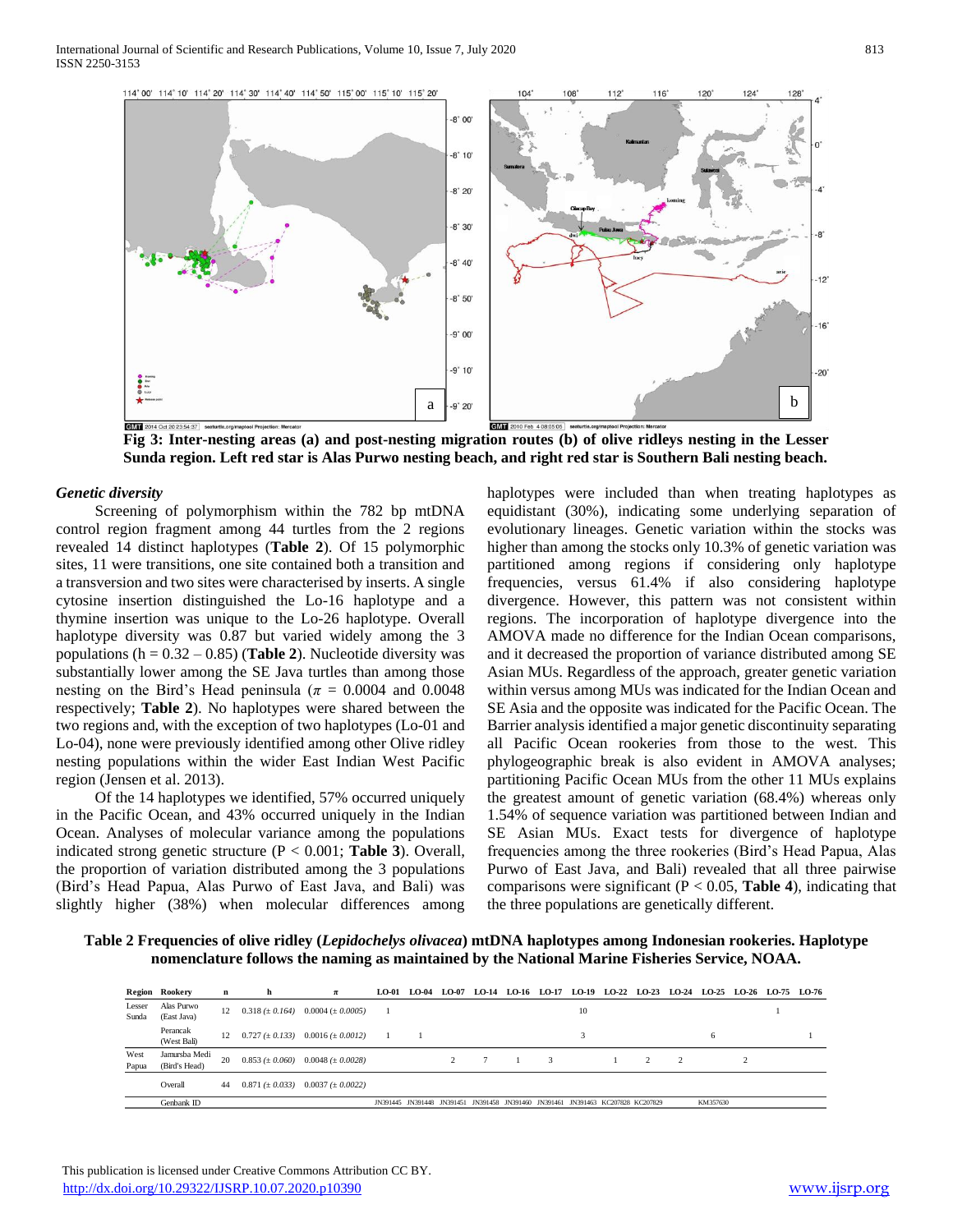| Table 3 Partitioning of molecular variance based on haplotype divergence ( $\Phi_{ST}$ ) and frequencies (F <sub>ST</sub> ). TrN refers to distance |  |
|-----------------------------------------------------------------------------------------------------------------------------------------------------|--|
| method used (Tamura and Nei, 1993)                                                                                                                  |  |

|                    | (TrN)<br>$\Phi_{\text{CT}}$ | - ST  |
|--------------------|-----------------------------|-------|
| Among populations  | 37.7                        | 30.48 |
| Within populations | 62.3                        | 69.52 |

**Table 4: P-values of pairwise comparisons among nesting populations based on exact tests of population differentiation derived from haplotype frequencies.**

|            | Alas Purwo           | Perancak                                                | Jamursba Medi |
|------------|----------------------|---------------------------------------------------------|---------------|
| Alas Purwo | ∗                    |                                                         |               |
| Perancak   | $0.00098 \pm 0.0010$ | ж                                                       |               |
|            |                      | Jamursba Medi $0.00000 \pm 0.0000$ $0.00000 \pm 0.0000$ | ∗             |

## **Discussion**

 Many olive ridley rookeries in Indonesia have undergone serious declines over the last few decades (Adnyana and Hitipeuw, 2008). Therefore, understanding the geographical scale of movement is a paramount issue for their conservation management. This is the first report of olive ridley migration study from the Birdhead of Papua and the Lesser Sunda region. These geographically distant rookeries, which are separated by more than 1000 kilometers and interrupted by many seas, such as the Java Sea, Sulawesi, and Maluku Sea, as expected, hosted olive ridley populations which are genetically distinct, representing two separate management units. These two *L. olivacea* genetic stocks that are endemic to Indonesia are genetically distinct to the other seven identified genetic stocks within the Indian Ocean and Australasian region (**Fig 4**). There still remain numerous potential *L. olivacea* genetic stocks to be resolved. Papuan nd Lesser Sunda olive populations have also different management areas which are indicated by their post-nesting migration movements and each population represents the logical focus for recovery actions. If one of these populations is depleted, restoration via natural colonization is unlikely except over the very long-term (100 or 1000's generations) (Dethmers *et al*, 2006). Accordingly, management to restore this population will require local effort to increase survivorship and reduce mortality at the nesting beaches and the respective migratory pathways and feeding areas.

 During inter-nesting periods, both Papuan and Lesser Sunda olive ridley turtles used the entire water column in the vicinity of their nesting beaches. This finding suggests that protection of the nesting beach only, as it is today, is inadequate to secure these turtles. Expansion of habitat protection to include the inter-nesting habitat of the adjacent waters is needed to give better protection to the nesting populations. Indonesian law stipulated that marine areas within 12 miles from the beach line are under the jurisdiction of provincial governments. Marine area beyond 12 miles from the beach line is belongs to the national Government jurisdiction. Considering a huge inter-nesting area used by both populations, a collaborative effort should be in place between the district, provincial and national government to improve the survival of the olive ridley turtle. This study has identified that *L. olivacea* within Indonesia does not appear to have a high fidelity to individual nesting beaches. This warrants further investigation.

 This publication is licensed under Creative Commons Attribution CC BY. <http://dx.doi.org/10.29322/IJSRP.10.07.2020.p10390> [www.ijsrp.org](http://ijsrp.org/)

 As expected, after completing their nesting season, turtles from these two genetically different populations moved to separate broad foraging areas. While all Papuan olive ridleys travelled south-eastward to the Arafura Sea, the East Java olive ridleys migrated to the Indian Ocean and the Java Sea. As a consequence, both populations might face different threats during their postnesting migratory movements. The Arafura Sea has long been known as one of the important fishing areas for demersal fisheries, especially for shrimp in Indonesia. The coastal waters situated between the Province of Maluku and Papua are known to be relatively far from local community areas supports only industrial scale fisheries to operate. Based on the President Decree number 85/1982, shrimp trawl fishing areas are permitted to operate between the  $130^{\circ}$  E to the North until the 10 m isobath, including the waters around Kei Islands, Tanimbar, Aru and West Papua. Annually, 250 - 526 trawl fishing vessels were recorded to operate in this area (Purbayanto *et al*, 2004), targeting the panaeids and tiger shrimps. Although the use of Turtle Excluder Device (TED) is compulsory for any trawls fishing in this area, but most, if not all of the crews use the device while fishing as it is considered reducing their prawn capture (Wiadnyana, 2005). As the selectivity of the shrimp trawl is low, capturing different nontarget fish species and other animals such as sea turtles. Prasetyo (2006) reported that 116 sea turtles of various species were incidentally captured during the fishing activity of 55 prawn vessels during 2006. They were composed of 112 green sea turtles, 2 olive ridleys, and 2 unidentified species but presumably the loggerheads. Another report specified that in 2005 and 2006, a total of 133 and 26 sea turtles, respectively, were incidentally caught by trawlers fishing in this area (Zaenudin *et al*, 2007). While in 2005 the species of the captured turtles was not defined, in 2006 they consisted of 14 olive ridley, 8 green, and 4 loggerhead turtles. df  $\frac{0}{25}$  57.73 6 9.38<br>
41 62.3 30.48 7 61.88 6 6.95 1 60.52<br>
ing populations based on exact tests of population differentiation<br>
happlotype frequencies.<br>
Perancak Ianuxsba Medi<br>
1010 \*<br>
6000 0.000000 + 0.0000 \*<br>
for

 Apart from being threatened by trawl fisheries, the Papuan olive ridleys were also threatened by the activity of the longline fihery vessels operated in West Papua (Pacific) water (Zaenudin *et al*, 2007). Data collected between May and December 2006 by on-board observers who following the trip of 2 vessels from Bitung (North Sulawesi) revealed that 68 sea turtles were "fished" during their first day of hauling time. Proportionally, they were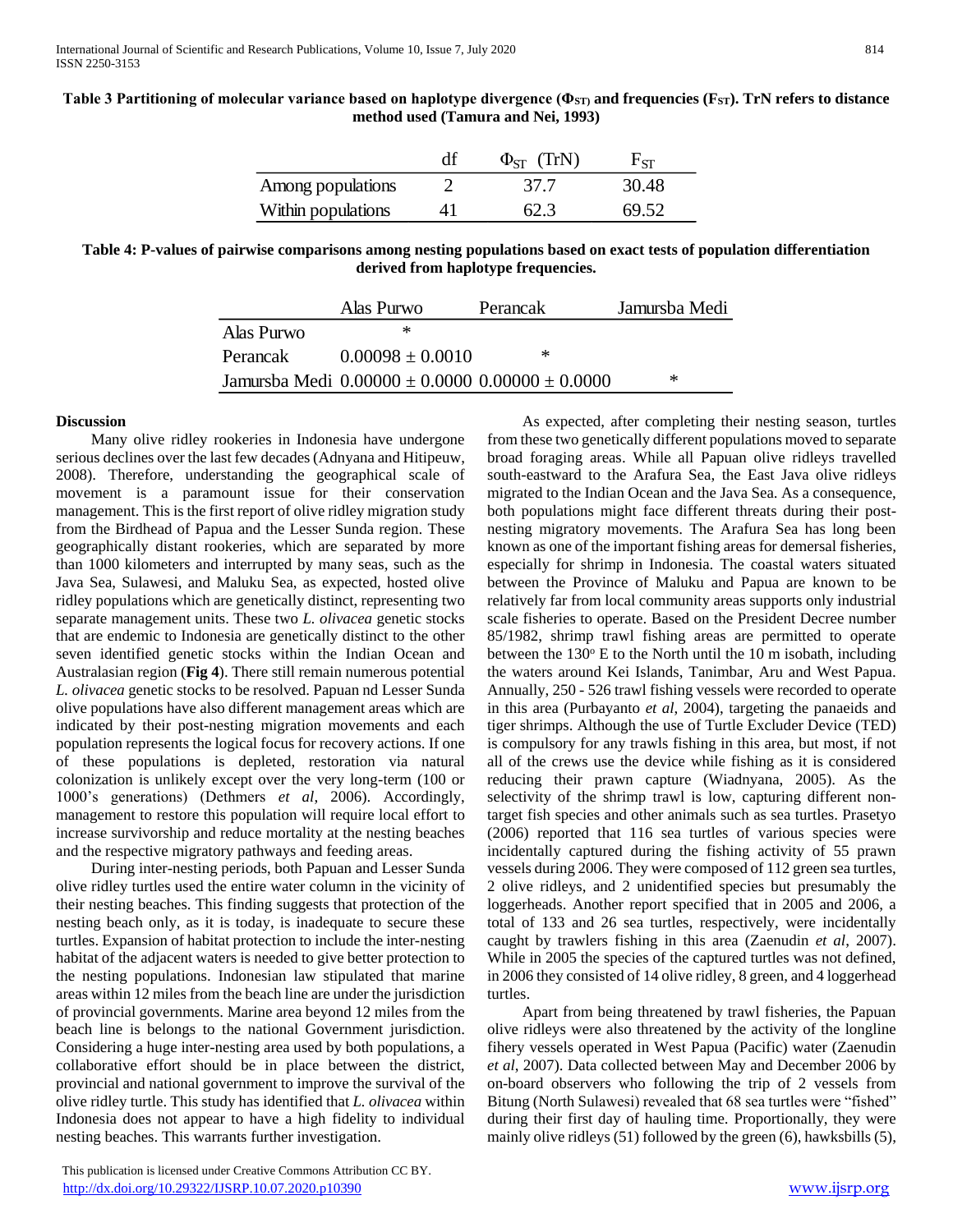loggerheads (3), and the leatherback turtles (3). Considering the olive ridley's carnivore nature, perhaps, domination of this species incidentally captured by tuna longline fleets operated in this region relate to the use of milkfish, squid and scads as their baits. This finding emphasized the need for promoting fishing gear modification in tuna longline industry, e.g. by using C-hook instead of J-hook as the C-hook is known to reduce the bycatch of sea turtle, notably the olive ridley turtle in Indonesian water (Zaenudin *et al*, 2007). Additionally, considering their postnesting migration routes, the Papuan olives are most likely also susceptible to direct take done by traditional hunters of Kei Islanders and Dobo-based turtle hunters (operate in Aru Islands) targeting their plastron for Chinese market. In Kei Islands, there are a group of villages in which their people inherently having a specific communal right called *Nufit.* The *Nufit* is the right to capture the *Tabob* (sea turtles) for subsistence needs. The target species is usually the leatherback turtle (Suarez and Starbird, 1995), but other species, including olive ridley will not be spared (Manuputty and Ingratubun, 2012).

 The telemetry results showed that the Lesser Sunda olive ridley turtles used both coastal and open ocean regions within Indian Ocean water. During their coastal movement, the turtle might be captured incidentally by artisanal fishers. A report published by Profauna (2005) revealed sea turtles and their products were massively traded in at least 6 locations; 2 in Central Java (Cilacap Bay and Samas Jogjakarta), 1 in East Java (Puger Banyuwangi), and 3 in West Java (Pangandaran, Pelabuhan Ratu, and Pangumbahan). One of the tracked turtle (named Dwi) was observed end up in Cilacap Bay, the turtle trade center in Central Java which is located a few hundred kilometers at the western side of the nesting beach. Nowadays, although it is prohibited by law, products of olive ridley turtles (formalin-fixed whole body) can be easily observed traded illegally in this bay. Nevertheless, a genetic work needs to be done to ensure the connection of the traded olive ridley and the Lesser Sunda nesting population.

 The olive ridley populations of the EIWP are subject to wide spread entanglement in marine debris and derelict fishing gear (Jensen *et al.* 2013), entangling turtles from Australian and Indonesian stocks in the Arafura Sea. Olie ridley turtles are the most frequently encountered turtle species beach washed and entangled in lost and discarded nets along the western coast of Cape York Peninsula in the Gulf of Carpentaria (**Fig 5**).

 Additionally, similar to the Papuan olive ridleys, the migration pathways of Lesser Sunda olive ridleys also overlapped with the operation of the longline tuna fishery in the Indian Ocean. The interaction between turtles and this fishery was reported, and included only olive ridleys. Observers following the trips of longline vessels in 2006 recorded the incidental catch of 12 olive ridleys by Bali-based tuna fleets and 5 by the vessels based in Pelabuhan Ratu of West Java (Zaenudin et al, 2007). That there was no other turtle species but olive ridleys incidentally captured by this particular fishery in these waters, indicates that these waters are important foraging habitat for the carnivorous olive ridley turtle. These findings indicate the necessity of promoting fishing gear modification to reduce bycatch in the tuna longline industry.





**Fig 4 (Left): Nesting distribution and identified genetic stocks of olive ridley turtles,** *Lepidochelys olivacea***, within the Indian Ocean and Western Pacific region. (Modified from FitzSimmons and Limpus, 2014). Solid dots denote quantified nesting populations; crosses denote unquantified nesting populations for the species. Breeding localities for identified genetic stocks are encircled with orange lines. Fig5 (right): Community Ranger monitoring beach-washed large immature olive ridley turtles,** *Lepidochely olivcea***, entangled in ghost net on western Cape York Peninsula, north Qeensland, Australia.**

#### **REFERENCES**

[1] Abreu-Grobois FA, J Horrocks, A Formia, P Dutton, R Leroux, X Velez-Ziazo, L Soares, A Meylan (2006). New mtDNA D-loop primers which work for a variety of marine turtle species may increase the resolution of mixed stock analysis. In: Frick M, A Panagopoulous, AF Rees & K Williams (Eds). Proceedings of the 26th Annual Symposium on Sea Turtle Biology and Conservation. International Sea Turtle Society, Athens, Greece. Available

 This publication is licensed under Creative Commons Attribution CC BY. <http://dx.doi.org/10.29322/IJSRP.10.07.2020.p10390> [www.ijsrp.org](http://ijsrp.org/)

from http://www.iucnmtsg.org/genetics/meth/primers/abreu\_grobois\_etal\_new\_dloop\_primers.pd f.

[2] Adnyana W and C Hitipeuw (2008). Sea turtles in Indonesia: nesting abundance, migration pathways, major threats and management issues. Paper presented in the workshop on By-catch reduction techniques in sea turtles: where have we been and where do we go next? Lesson from Indonesia, Malaysia, and Philippines. Denpasar, Bali – Indonesia, 18 -19 August 2008.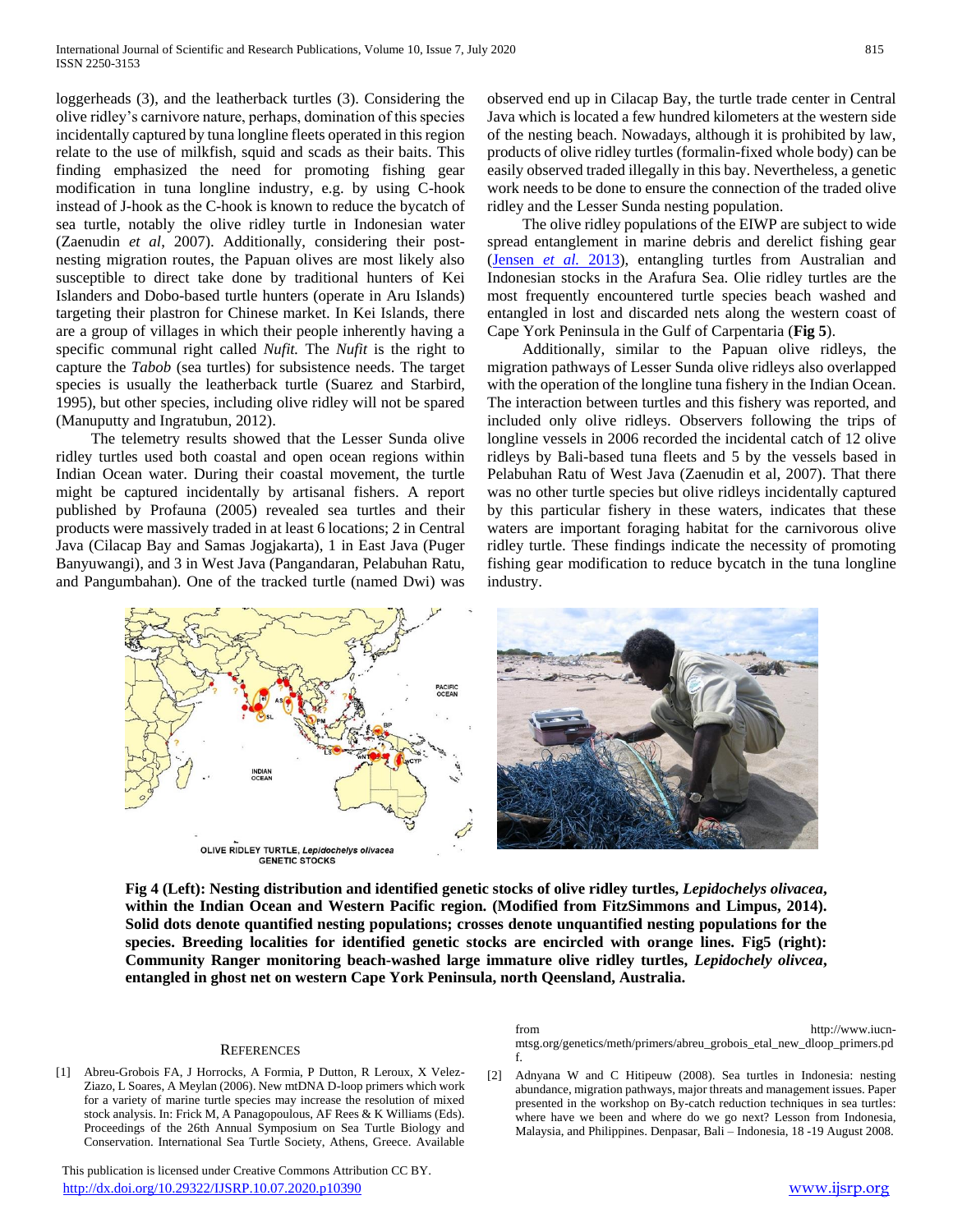- [3] Balazs GH, Miya RK, Beavers SC (1996) Procedures to attach a satellite transmitter to the carapace of an adult green turtle, Chelonia mydas. In: Keinath JA, Barnard DE, Musick JA, Bell BA (eds) Proceedings of the 15th annual symposium on sea turtle biology and conservation. NOAA Tech Mem NMFS-SEFSC-443, p 21–26
- [4] Bowen, B.W., Clark, A.M., Abreu-Grobois, F.A., Chaves, A., Reichart, H.A. & Ferl, R.J. (1998). Global phylogeography of the ridley sea turtles (Lepidochelys spp.) as inferred from mitochondrial DNA sequences. Genetica, 101, 179-189.
- [5] Campbell, L.M. (2007). Understanding human use of Olive Ridleys: implications for conservation. In: Biology and conservation of ridley sea turtles (ed. Plotkin, PT). John Hopkins University Press Baltimore, MD, pp. 23-43.
- [6] Cornelius, S.E., Arauz, R., Fretey, J., Godfrey, M., Marquez-Millan, R. & Shanker, K. (2007). Effect of land-based harvest of Lepidochelys. In: Biology and conservation of Ridley sea turtles (ed. Plotkin, PT). John Hopkins University Press Baltimore, MD.
- [7] Coyne MS and Godley BJ (2005). Satellite Tracking and Analysis Tool (STAT): An integrated system for archiving, analyzing and mapping animal tracking data. Mar Ecol Prog Ser 301: 1–7
- [8] Dethmers K, D Broderick, C Moritz, NN FitzSimmons, CJ Limpus, S Lavery, S Whiting, M Guinea, RIT Prince, R Kennett (2006). The genetic structure of Australasian green turtles (Chelonia mydas): exploring the geographical scale of genetic exchange. Molecular Ecology, 15:3931-3946.
- [9] Excoffier L, G Laval, and S Schneider (2006). Arlequin ver 3.01 An Integrated Software Package for Population Genetics Data Analysis. Computational and Molecular Population Genetics Lab (CMPG), Institute of Zoology, University of Berne, Baltzerstrasse 63012 Bern, Switzerland
- [10] FitzSimmons, N. N. and Limpus, C. J. (2014). Marine Turtle Genetic Stocks of the Indo-Pacific: identifying boundaries and knowledge gaps. Indian Ocean Marine Turtle Newsletter 20, 2-18.
- [11] Fonseca, L.G., Murillo, G.A., Guadamúz, L., Spínola, R.M. & Valverde, R.A. (2009). Downward but Stable Trend in the Abundance of Arribada Olive Ridley Sea Turtles (Lepidochelys olivacea) at Nancite Beach, Costa Rica (1971–2007). Chelonian Conservation and Biology, 8, 19-27.
- [12] Frazier, J., Arauz, R., Chevalier, J., Formia, A., Fretey, J., Godfrey, M. et al. (2007). Human-turtle interactions at sea. In: Biology and conservation of ridley turtles (ed. Plotkin, PT). John Hopkins University Press Baltimore, MD, pp. 253-295.
- [13] Hendrickson, J. R. and Albert, E. R. (1961). Nesting populations of sea turtles on the east coast of Malaya. Bulletin Raffles Museum Singapore 26, 190-6.
- [14] Jensen, M.P., Limpus, C.J., Whiting, S.D., Guinea, M., Prince, R.I.T., Dethmers, K.E.M. et al. (2013). Defining olive ridley turtle Lepidochelys olivacea management units in Australia and assessing the potential impact of mortality in ghost nets. Endangered Species Research, 21, 241-253.
- [15] Kumar S, K Tamura, and M Nei (2004). MEGA 3: Integrated Software for Moleculer Evolutionary Genetics Analysis and Sequence Aligment. Briefings in Bioinformatics 5:150-163.
- [16] Limpus, C. (1993). Recommendations for conservation of marine turtles in Peninsula Malaysia. Unpublished report to Department of Fisheries, Ministry of Agriculture, Malaysia 1-60.
- [17] Limpus, CJ (1997). Marine Turtle populations of the Southeast Asia and the western Pacific region: distribution and status. (Eds Noor YR, Lubis IR, Ounsted R, Troeng S, and Abdullah A. In Proccedings of the Workshop on Marine Turtle Research and Management in Indonesia, Bogor, Wetlands International, PHPA, Environment Australia, p 37-73.
- [18] Manuputty J dan MA Ingratubun (2012). Upaya Penyelamatan Penyu Belimbing (Dermochelys coriacea) di Perairan Kei Maluku Tenggara, Melalui Pengembangan Kawasan Konservasi Laut. Paper presented in the Mini-Simposium: Menakar Keberhasilan Program Konservasi Penyu Laut di Indonesia. Mataram 21 October 2012. 9 p.
- [19] Marquez, R.M. (1990). Sea turtles of the world: An annotated and illustrated catalogue of sea turtle species known to date. FAO Rome, pp. iv-81.
- [20] Maxwell, F. D. (2011). Report on the Turtle-banks of the Irrawaddy Division. XXX. Reports on Inland and Sea Fisheries in the Thongwa, Myaungmya, and Bassien Districts and the Turtle-banks of the Irrawaddy Division. Pp. 1-30.
- [21] Pritchard, P.C.H., Lutz, P.L. & Musick, J.A. (1997). Evolution, phylogeny, and current status. (eds. Lutz, PL & Musick, JA). CRC Press. Inc. Boca Raton, Florida, pp. 1-28.

 This publication is licensed under Creative Commons Attribution CC BY. <http://dx.doi.org/10.29322/IJSRP.10.07.2020.p10390> [www.ijsrp.org](http://ijsrp.org/)

- [22] Profauna (2005). Final Report on the Sea Turtle Trade on the South Coast of Java. Downloaded in 18 December 2012 from http://www.profauna.net/sites/default/files/downloads/publication-2005 sea-turtle-trade-in-java.pdf
- [23] Purbayanto A, SH Wisudo, RI Wahju, J Santoso, B Pramono, A Marpaung (2004). Upaya Mengurangi dan Memanfaatkan Hasil Tangkapan Samping (Bycatch) Di Laut Arafura. Paper presented in Konferensi Nasional IV Sumberdaya Pesisir dan Laut. Balikpapan, Kalimantan Timur. 14 – 16 September 2004. 16 p.
- [24] Raymond M and Rouset F (1995). Genepop (Version 1.2): Population Genetics Software for Exact Tests and Ecumenicism. Journal of Heredity, Vol 86, (3): 248–249.
- [25] Reichart, H.A. (1993). Synopsis of biological data on the olive ridley sea turtle Lepidochelys olivacea (Eschoscholtz, 1829) in the western Atlantic. In: Technical Memorandum National Marine Fisheries Service Southeast Fisheries Science Center. National Oceanic and Atmospheric Administration, pp. 1-78.
- [26] Rozas, J., JC Sánchez-DelBarrio, X Messeguer, and R Rozas (2003). DnaSP, DNA polymorphism analyses by the coalescent and other methods. Bioinformatics 19: 2496-2497
- [27] Shanker, K., Pandav, B. & Choudhury, B.C. (2004a). An assessment of the olive ridley turtle (Lepidochelys olivacea) nesting population in Orissa, India. Biological Conservation, 115: 149-160.
- [28] Shanker, K., Ramadevi, J., Choudhury, B.C., Singh, L. & Aggarwal, R.K. (2004b). Phylogeography of olive ridley turtles (Lepidochelys olivacea) on the east coast of India: implications for conservation theory. Molecular Ecology, 13:1899-1909.
- [29] Slatkin M. (1991). Inbreeding coefficients and coalescence times. Genet Res, 58: 167–175.
- [30] Suarez M. and C Starbird (1995). A Traditional Fishery of Leatherback Turtles in Maluku, Indonesia. Marine Turtle Newsletter 68:15-18
- [31] Thompson JD, TJ Gibson, F Plewniak, F Jeanmougin, DG Higgins (1997). The clustal x Windows interface: flexible strategies for multiple sequence alignment aided by quality analysis tools. Nucleic Acids Research, 25, 4876– 4882.
- [32] Wiadnyana NN (2005). Assessment of Sea Turtles Mortality Caused By Fishing Practices in Indonesia. A report to WWF Indonesia. 7 p.
- [33] Zainudin IM, LP Soede, C Hitipeuw, W Adnyana (2007). Interaction of Sea Turtles with Indonesian Fisheries – Preliminary Findings. Indian Ocean Turtle Newsletter No. 6: 1-10.

#### ACKNOWLEDGEMENT

 This work was part of a larger study entitled Tracking and Genetic Analysis of Marine Turtles in Indonesia; a collaborative effort between WWF Indonesia and Udayana University to define turtle-based MPA networks in Indonesia. We are grateful to (late) Ms Creusa Hitipeuw, Dr Lida Pet Soede and Ms Lene Topp for supporting this work.

#### **AUTHORS**

**First Author** – Windia Adnyana, The Faculty of Veterinary Medicine, Udayana University, Bali–Indonesia **Second Author** – Made Jayaratha, Previously studied at the Coastal and Marine Master Program at Udayana University **Third Author** – Hidayatun Ni'sa Purwanasari, Previously

studied at the Coastal and Marine Master Program at Udayana University

**Fourth Author** – I Nengah Wandia, The Faculty of Veterinary Medicine, Udayana University, Bali–Indonesia

**Fifth Author** – Kiki Dethmers, Bali–Indonesia, Previously worked at North Australia Marine Research Alliance - Darwin, Australia